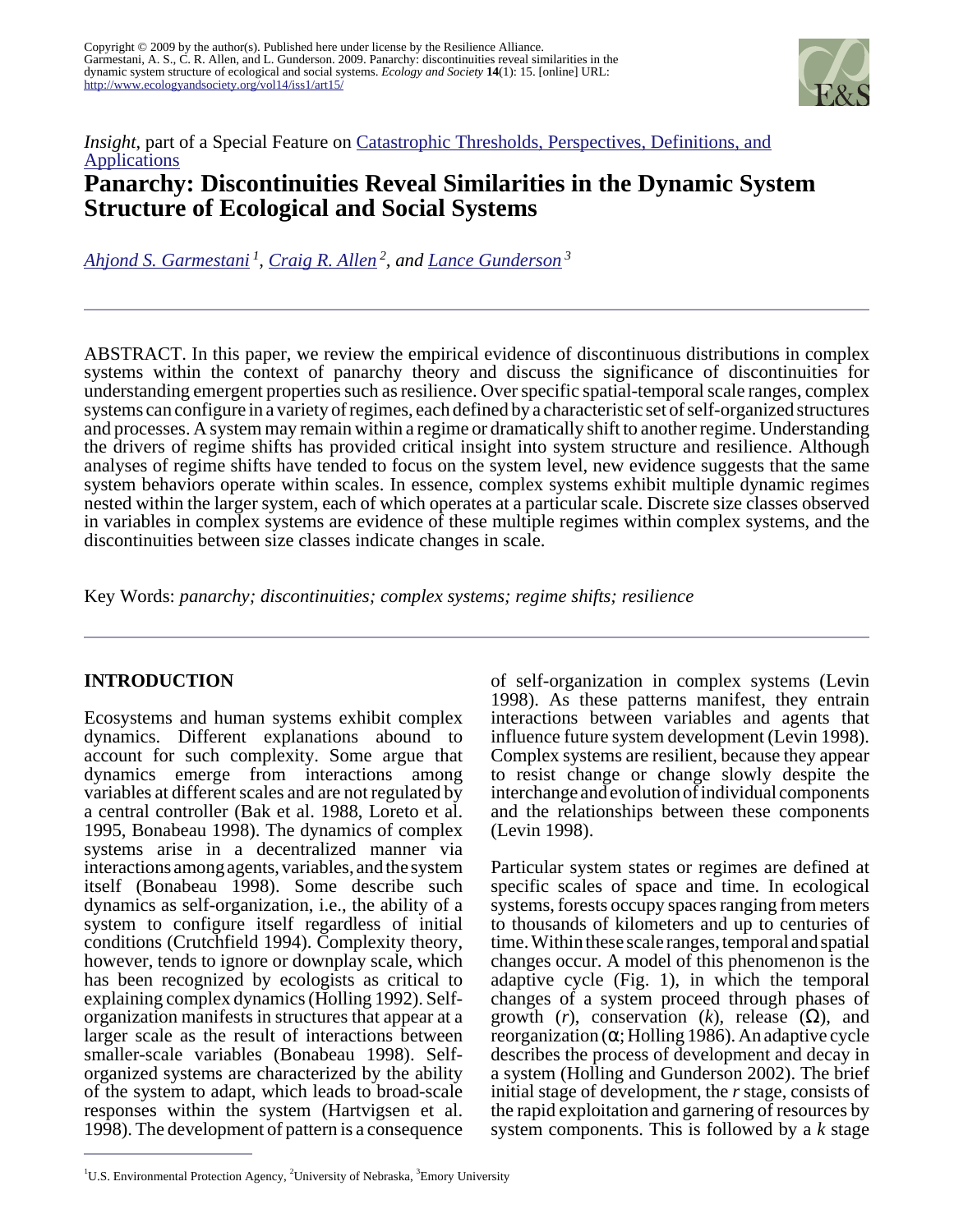of longer duration characterized by the accumulation of capital or other system elements or energies and by increasing connectivity and rigidity that eventually lead to a loss of resilience and the collapse of the system. The  $\Omega$  stage of collapse is rapid and unleashes the energy accumulated and stored during the *k* phase. The  $\Omega$  phase is followed by reorganization during the  $\alpha$  phase, a relatively rapid period of assembly of components. For example, as forests develop over decades, growth processes contribute to structural changes that make the system more vulnerable to change from smallerand larger-scale processes. The interaction of variables, e.g., drought, lightning strikes, and fuel accumulations, leads to phases of release such as forest fires, followed by periods of reorganization and regrowth. It is at the stage of reorganization that the system can shift regimes into a new or different configuration.

Panarchy theory was developed to explain crossscale dynamics of this type. A panarchy is a nested set of adaptive cycles operating at discrete scales (Gunderson and Holling 2001; Fig. 2). It recognizes that there are periods in time and connections across space at which systems at different scales are disjointed. These disconnects or disjuncts between scale regimes are present in complex systems (Holling 1992). Discontinuities are thresholds between the dynamic levels, i.e., adaptive cycles, of a panarchy (Holling and Gunderson 2001). Discontinuities are manifest in key cross-scale variables. They can appear as gaps in rank-order distributions of variables in complex systems, such as animal body masses in ecosystems or city size over a historical period. These size classes, i.e., basins of attraction, reflect the scales of opportunity available in a given system (Garmestani et al. 2007). Biota, including humans, interact with the environment at distinct scales and create selfreinforcing patterns resistant to change (Peterson 2002). The multiple but distinct scales of selforganization and the distribution of function within and across the scales create resilient systems (Peterson et al. 1998).

In this paper we review evidence for discontinuous attributes in ecological systems and in social systems. We argue that scale-dependent processes manifest in scale-dependent patterns in both types of systems. As such, these metrics are indicative of any complex adaptive system. Specifically, our goal is to advance our understanding of panarchy in complex systems by characterizing the discontinuities

that separate discrete size classes of variables in complex systems. We begin by reviewing the crossscale explanations for regime shifts in complex systems. We follow that with a literature review of discontinuous attributes in ecological systems and in social systems, and end with a synthesis of the evidence for panarchy from complex systems.

# **REGIME SHIFTS IN COMPLEX SYSTEMS**

Complex systems exhibit multiple dynamic regimes (Fath et al. 2003). The range of possible movements within a dynamic regime that can occur without generating a bifurcation is the domain of attraction (Ludwig et al. 2002). A system may remain within a particular dynamic regime or shift to another regime via small, continuous or large, discontinuous changes (Scheffer et al. 2001). With respect to ecosystems, a large body of literature on ecological resilience has emerged from studies of regime shifts in lakes, coral reefs, oceans, forests, and arid landscapes (Scheffer et al. 2001). As Scheffer and Carpenter (2003) have noted, it would seem that regime shifts should be largely driven by external perturbations to a system. In reality, however, both external and internal conditions can influence a system and cause it to reach a critical threshold that results in system reorganization (Holling 1973). Folke et al. (2004) found evidence that regime shifts were most likely to occur when ecosystem resilience had been reduced by removing functional groups and associated response diversity, as well as trophic levels, and by altering the magnitude, frequency, and duration of disturbance regimes.

In economic systems, endogenous economic growth depends upon infrastructure investment that likely lowers transportation costs, increasing the degree of linkage among agents (Rosser 2003). Researchers have found evidence for increased structural and dynamic complexity at the edge of chaos in simple, discrete models (Langton 1990, Kaufmann and Johnsen 1991). Kaufmann (1993) has suggested that systems poised at a critical transition are highly adaptable, a condition that could manifest in abrupt change. The interaction between the fast and slow variables in an economy is characterized by increasing instability, which can lead to fluctuations when these instabilities trigger abrupt change above a critical threshold (Brock and Hommes 1997). Discontinuities can arise endogenously in dynamic systems in the presence of dynamic instabilities in the system (Rosser 2000).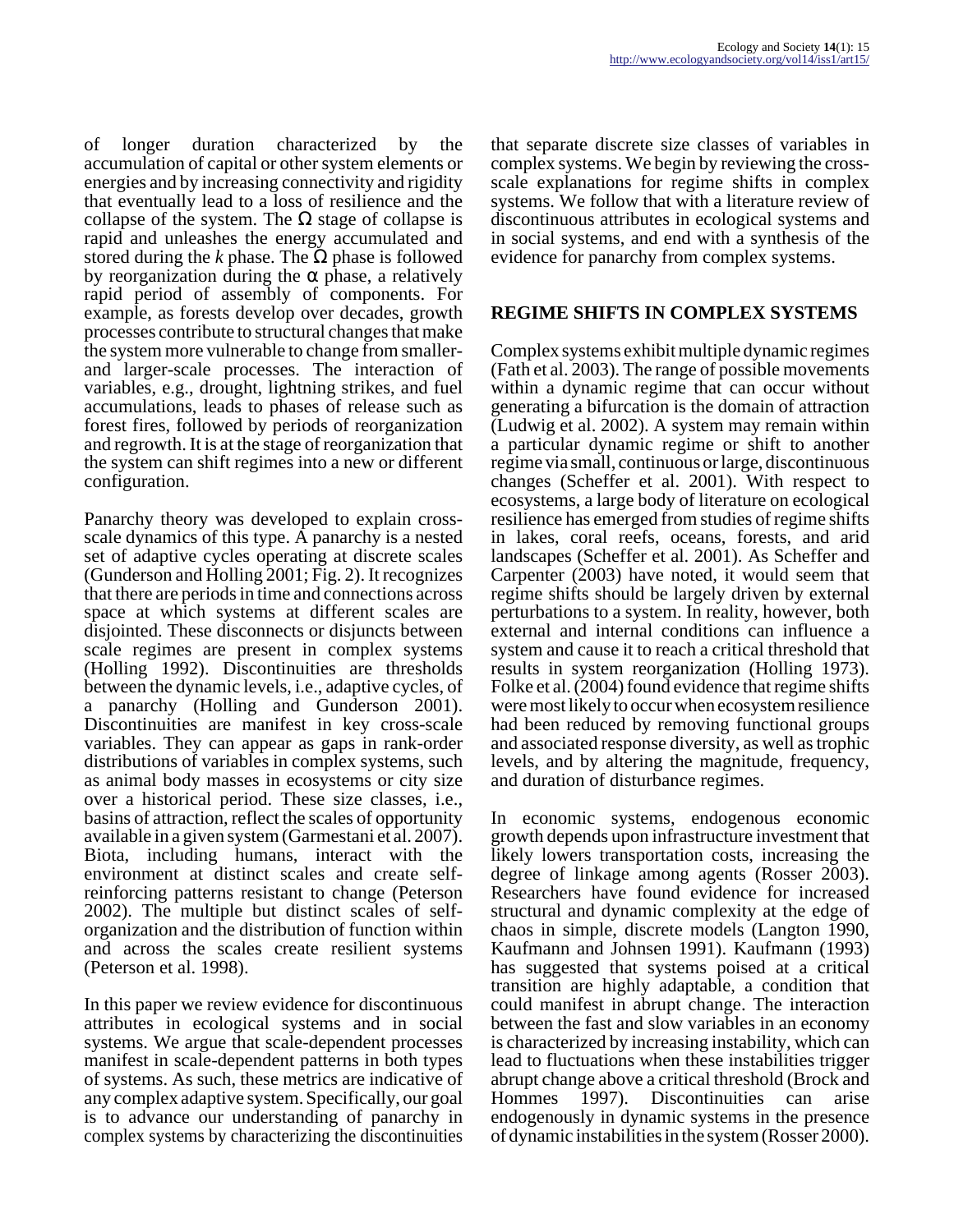**Fig. 1**. The adaptive cycle (Holling 1986); temporal changes in a system proceed through phases of growth (*r*), conservation (*k*), release (Ω), and reorganization (α). The adaptive cycle is an effective model for systems, the levels in a panarchy, and the dynamics of individual systems. Source: Cambridge University Press.



The organization of an economic system depends on the linkages between agents, which change discontinuously via critical transitions within these linkages (Rosser 2003). Beyond this bifurcation point, a greater degree of regional linkage heightens volatility as agents drive the system toward divergent growth trajectories (Rosser 2003). Changes in nonuniform comparative advantages trigger abrupt or smooth changes in urban systems (Dendrinos and Rosser 1992), and social interaction dynamics are inherently nonlinear (Dendrinos 2002). New hierarchical levels can emerge in urban systems via an expansion of trade, lower transportation costs, or changes in the internal structures of cities (Rosser 1994). Nonlinear oscillations can trigger a phase transition and the

emergence of a new level in a hierarchy. An emergent level is evidence of discontinuity in the organization of a system (Goldstein 2002), and this new level of organization is a construct of panarchy in complex systems (Gunderson and Holling 2001).

# **CROSS-SCALE PATTERNS: ECOSYSTEMS**

Evidence for scale-dependent patterns is plentiful in the ecological literature, because ecological processes operate on distinct spatial and temporal scales (Levin 1992). At the same time, species of different sizes and mobility can be influenced by different processes at the same spatial scale (Olff and Ritchie 2002), indicating the cross-scale nature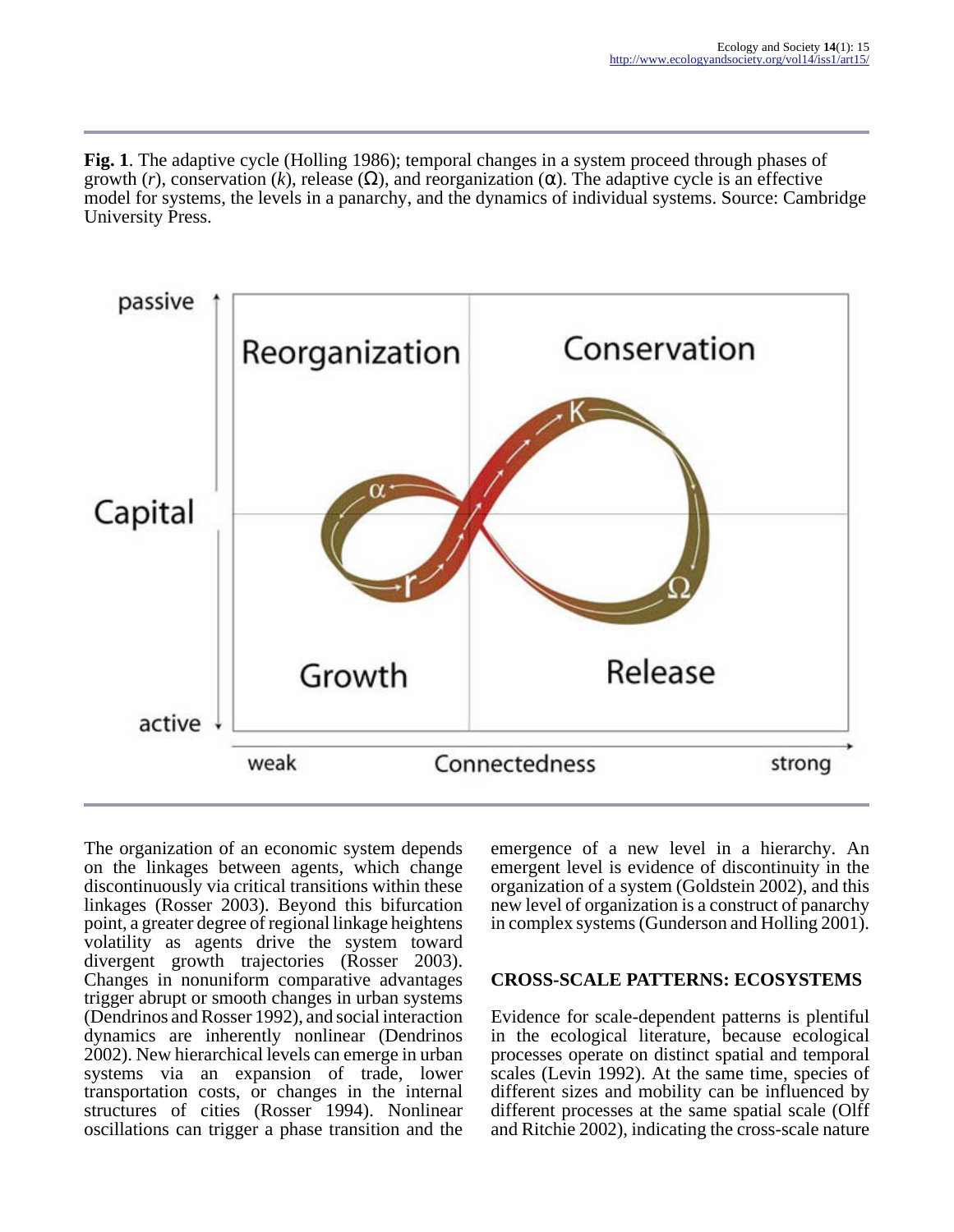**Fig. 2**. Systems are made up of patterns and processes at discrete scales. The scales present are disconnected, i.e., discontinuous, and these discontinuities are thresholds between scales, i.e., adaptive cycles. A panarchy is a nested set of adaptive cycles. Adapted from Gunderson and Holling (2002). Used with permission from Island Press.



of the processes that shape patterns in ecosystems (Peterson et al. 1998). Evidence of discontinuities in ecosystem data has accumulated quickly over time, forcing a shift from the "ecosystems as continuous systems" paradigm. Oksanen et al. (1979) observed that, in species sequences of wading birds from northern Europe, the size ratios between the closest species were not constant, leading to the formation of gaps. This observation was in disagreement with the idea that the ratios of body mass should be constant as a result of resource competition in areas in which species have achieved the tightest possible packing on a single niche

dimension (Hutchinson 1959, Diamond 1972). To explain their results, Oksanen et al. (1979) evaluated three hypotheses and concluded that discontinuities were caused by interspecific aggression modulated by habitat structure. Kolasa (1989) asserted that the structure of the environment is a nested hierarchy of habitat "units," with biotic and abiotic factors sorting biological components into respective levels within the hierarchical structure of the environment. The model showed that the nested hierarchy of habitat units should lead to the clustering of species at discrete scales (Kolasa 1989).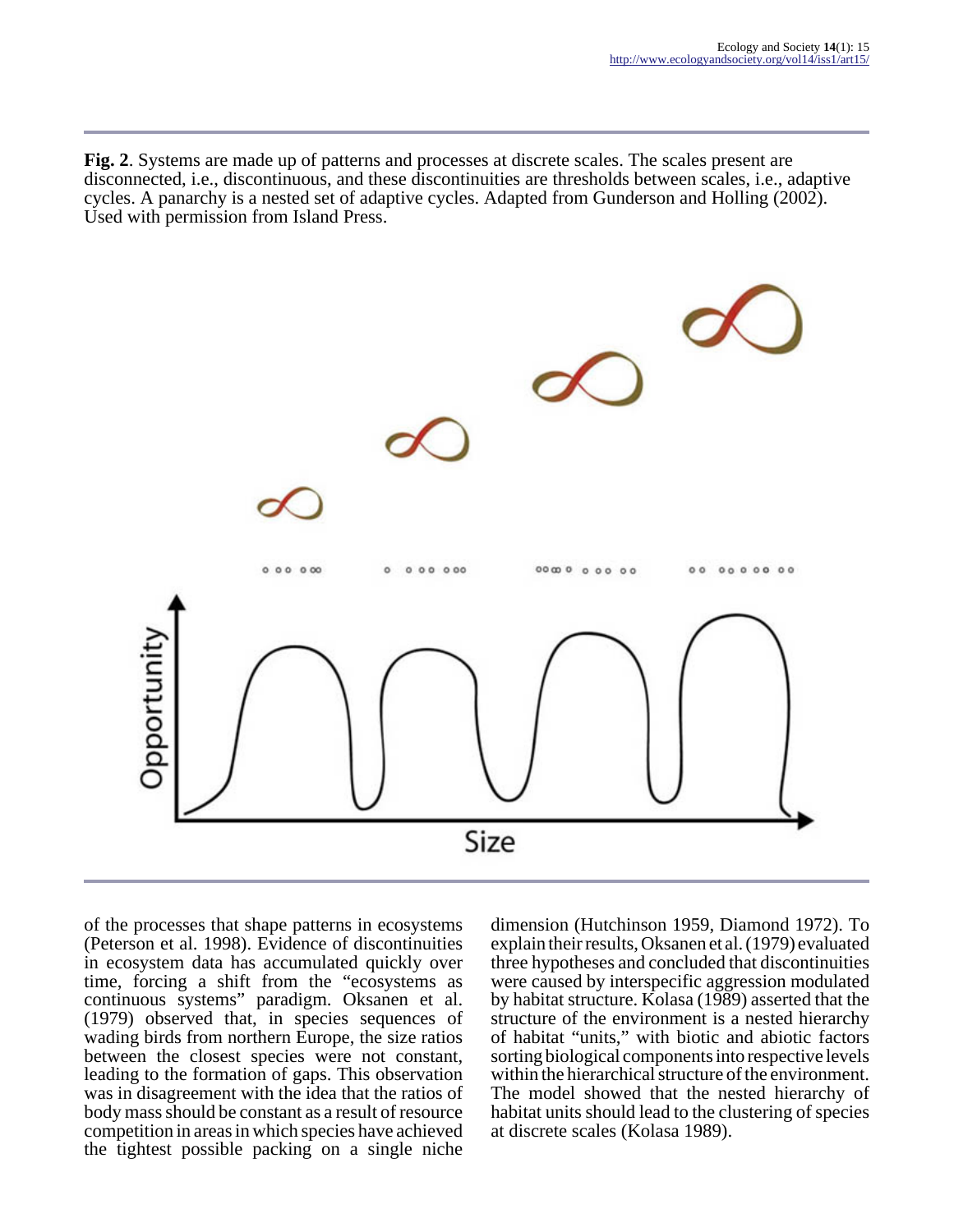Although predation can affect body size distribution and the abundance of species, analyses do not support the existence of "trophic trophs" (Holling 1992). Stubblefield et al. (1993) observed that the size distribution of some prey items of the beewolf (*Philanthus sanbornii*) was multimodal. Among female bees, including both individuals and species, there were three size classes separated by two discontinuities. The authors concluded that diffuse competition within an assemblage favored the formation of size guilds (Stubblefield et al. 1993) because of the absence of multimodality among prey items that did not feed on pollen. This absence suggested that aspects of pollen foraging produce discontinuities.

Experiments involving manipulated sedimentation in intertidal zones and its effects on body size distribution have produced contrasting results. Schwinghamer (1981) originally suggested that troughs in microfaunal body size distributions are caused by differences in sediment particle size. Raffaelli et al. (2000) found that body sizes were conserved when particle size was manipulated, suggesting that microfaunal assemblages have welldefined body size distributions shaped by structural features. Although experimentally altering marine sediment assemblages with size-specific perturbations of organic enrichment and predation caused the densities and relative abundances of invertebrate taxa to shift, there was little change in benthic biomass or the abundance size spectrum, with the result that a multimodal distribution of species was maintained (Raffaelli et al. 2000). Havlicek and Carpenter (2001) compared body mass distributions in a set of experimental lakes and reported that, despite changes in lake nutrient status and species composition, the multimodal body mass distributions of a wide range of species were conserved. Cumming and Havlicek (2002) used a cellular automaton model to evaluate body size distributions for 138 fish species. They found consistent modality in the data and concluded that the structure detected was likely driven by ecological and evolutionary processes. Kamenir et al. (2004) analyzed seasonal and interannual variability in the size structure of phytoplankton of Lake Kinneret, Israel, and found that the assemblage was characterized by size classes separated by gaps. Stead et al. (2005) sampled a range of size fractions of stream benthic metazoans and documented persistent changes in the number and locations of modes in the distribution, indicating that no single factor determines body size distributions. In particular,

they rejected the role of energetics as the sole factor shaping the stream community. Stead et al. (2005) claim that breaks in body size distributions indicate an abrupt shift in the scale at which species operate in an environment. A pattern of peaks and troughs persisted regardless of the temporal and spatial variation in the data set (Stead et al. 2005). The three-dimensional structure of habitat provides a strong predictor of the body masses of the species dependent upon that habitat (Gutierrez and Iribarne 2004), and others continue to document a relationship between discontinuities in body size distributions and habitat structure in freshwater fish (Fu et al. 2004) and nekton (Pittman et al. 2004). Robson et al. (2005) argued that studies must once again emphasize habitat structure and body mass to refine the methodology and synthesize results from pattern seeking and mechanistic research.

In addition to research on fish and invertebrates, analyses of the body mass distributions of birds, mammals, and herpetofauna have revealed discontinuous patterns (Restrepo et al. 1997, Lambert and Holling 1998). Restrepo et al. (1997) found that rank-size distributions for frugivorous birds in the neotropical mountains of Colombia were discontinuous. Lambert and Holling (1998) found that mammal body mass distributions in northern Florida and southern California, from the Pleistocene and the present, were discontinuous. More recently, Scheffer and van Nes (2006) used a competition model to demonstrate that modality is an emergent property within the context of coevolution of competitors. They contend that selforganized size classes represent scales of opportunity separated by discontinuities, which are indicative of forbidden zones. Szabo and Meszena (2006) used a resource utilization model to investigate the role of natural selection in scale of perception. Their results conclude that discrete scales of opportunity act as distinct resources and that species with similar perceptions are better at using resources at the same scale.

Allen et al. (1999) and Allen and Saunders (2002, 2006) have demonstrated using empirical evidence that the species invading a landscape, species that are declining or extinct, species that are nomadic, and the species with the greatest fluctuations in time and space are generally close to discontinuities in body mass distributions. These phenomena reflect biotic variability. Invasions and extinctions represent permanent turnover in species composition over time, and nomadic species vary their location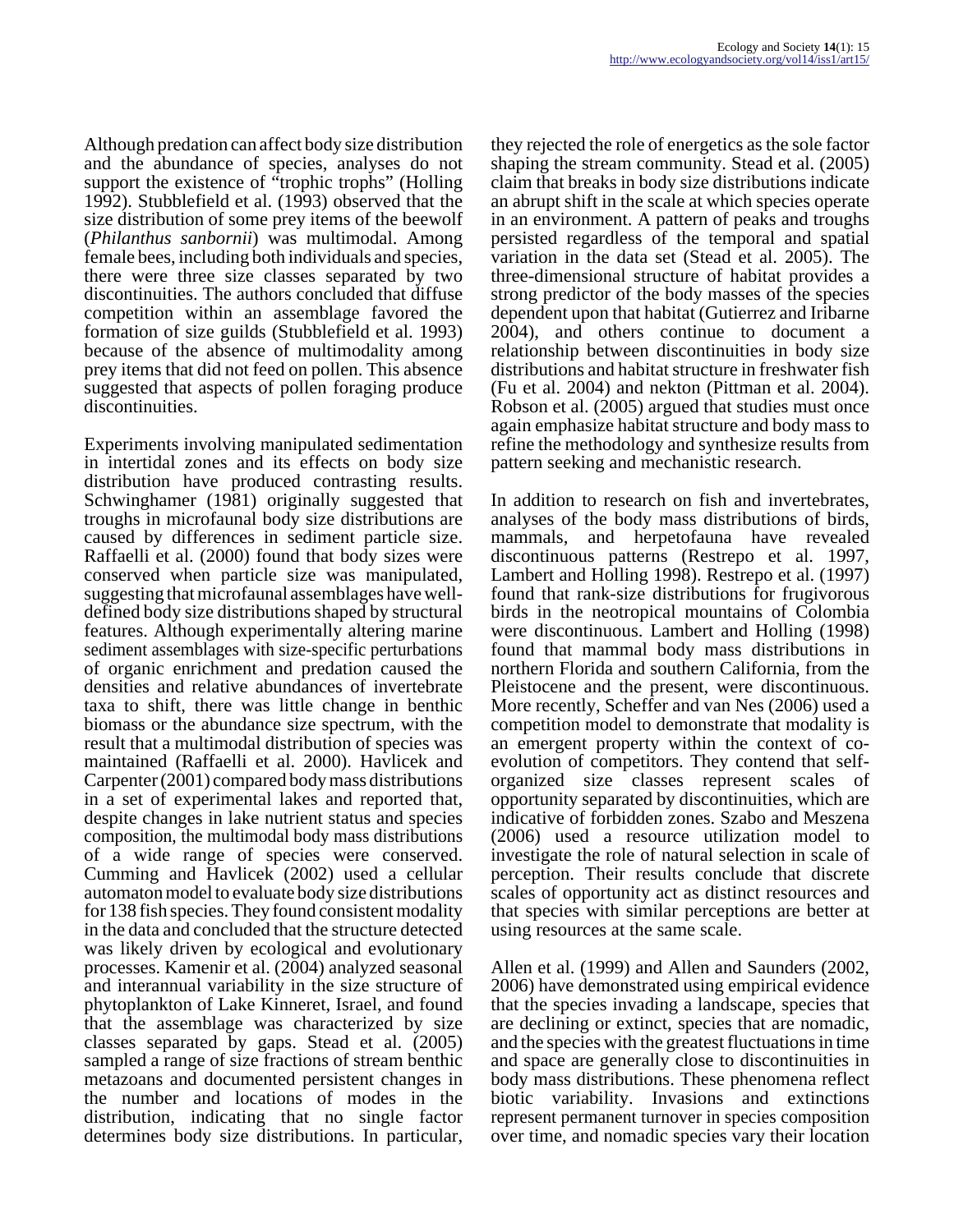in both space and time. Allen et al. (1999) used data on herpetofauna, birds, and mammals from the Everglades region of Florida in the United States and found that the edges of size classes were the location for invasions and extinctions, which suggests that the edges of structure may be transition zones between distinct ranges of scale. Using this same data set, Forys and Allen (2002) found that, despite extensive changes in species composition because of extinctions and invasions, functional group richness did not change, nor did redundancy of function across scales. Allen (2006) supported the results of Allen et al. (1999) and extended their results by accounting for unsuccessful invasions in the analysis. Furthermore, the analysis of invasive species by Allen (2006) tested other intrinsic and community theories that could explain the success or failure of invasive species, and the best model incorporated only one variable: proximity to discontinuity in the body mass distribution. Using avifauna data from the Mediterranean-climate region of south-central Australia, Allen and Saunders (2002, 2006) found that the edges of size classes were significant predictors of nomadism. D. Wardwell and C. R. Allen (*unpublished manuscript*) have demonstrated that the abundance of species at the edge of body mass distributions is more variable in both time and space. Furthermore, the distribution of generalism is also predicted by size and discontinuities. Larger species are more likely to be generalists than smaller species, but, regardless of size, generalism is nonrandomly but idiosyncratically distributed in relation to discontinuities. These results add further strength to the contention that the edges of size classes are "zones of transition" at the available scales of opportunity.

#### **CROSS-SCALE PATTERNS: URBAN AND ECONOMIC SYSTEMS**

Scale plays a critical role in economic systems as well as in ecosystems. Bessey (2002) asserts that temporal and spatial discontinuities are fundamental elements of system structure. Lederer and Mehta (2005) have demonstrated that the increased scale of technology projects produces increased risk via pressure on the operating leverage of the investment. They assert that scale is typically ignored in most financial analyses, which results in a miscalculation of the effect of scale on value and suboptimal scale decisions. Essentially, the inflexibility of a scale-invariant model results in suboptimal results that could have been improved

by considering scale. In economics, temporal scale factors into the structure of decisions, degree of aggregation, strength of relationships, and variables relevant to the particular process (Ramsey and Lampart 1998).

Discontinuous patterns have been found in international economic data (Summers and Heston 1991), in which the variable of interest was the gross domestic product (GDP) per capita measured for 120 countries over a 30-yr time frame. A discontinuous distribution was found to persist over time, and the overall structure bound the trajectories of growth for individual countries within the data set. Cross-country growth exhibits behavior that is best characterized through convergence clubs, in which the economy of the country is auto-correlated with the economies of other countries with similar growth, resulting in multiple steady states (Durlauf and Johnson 1995). Economic growth can manifest into multiple stable steady states, i.e., convergence clubs, through differential growth rates (Durlauf 1996). The assumption that complex systems are evolving to a single steady state, as opposed to systems characterized by multiple steady states, can lead to collapse in ecosystems (Peterson et al. 2003) and economic systems (Brock and Hommes 1997). Di Guilmi et al. (2003) identified power-law scaling in world income distribution, i.e., GDP per capita, but only for the range between the 30th and 85th percentiles. This finding implies that, at a minimum, the lower tail and the upper tail of the distribution are operating at different scales than the middle of the distribution.

Garmestani et al. (2005) analyzed time series of citysize data from the southwestern region of the United States and found that the distributions were discontinuous, as theorized by Bessey (2002). Garmestani et al. (2008*a*) conducted a replicate analysis of the one conducted by Garmestani et al. in 2005 and also documented persistent discontinuities in the rank-size time-series city data. Although a city's size-class status may change over time, these changes did not alter the persistent nature of discontinuities in the city size distributions of these regions. Further, changes in size-class status did not result in continuous distributions.

Bessey (2002) identified departures from a ranksize characterization (Zipf' Law; Zipf 1949) of the city size data in the southeastern region of the United States. Using Bessey's data, Garmestani et al. (2007) performed a statistical hypothesis test upon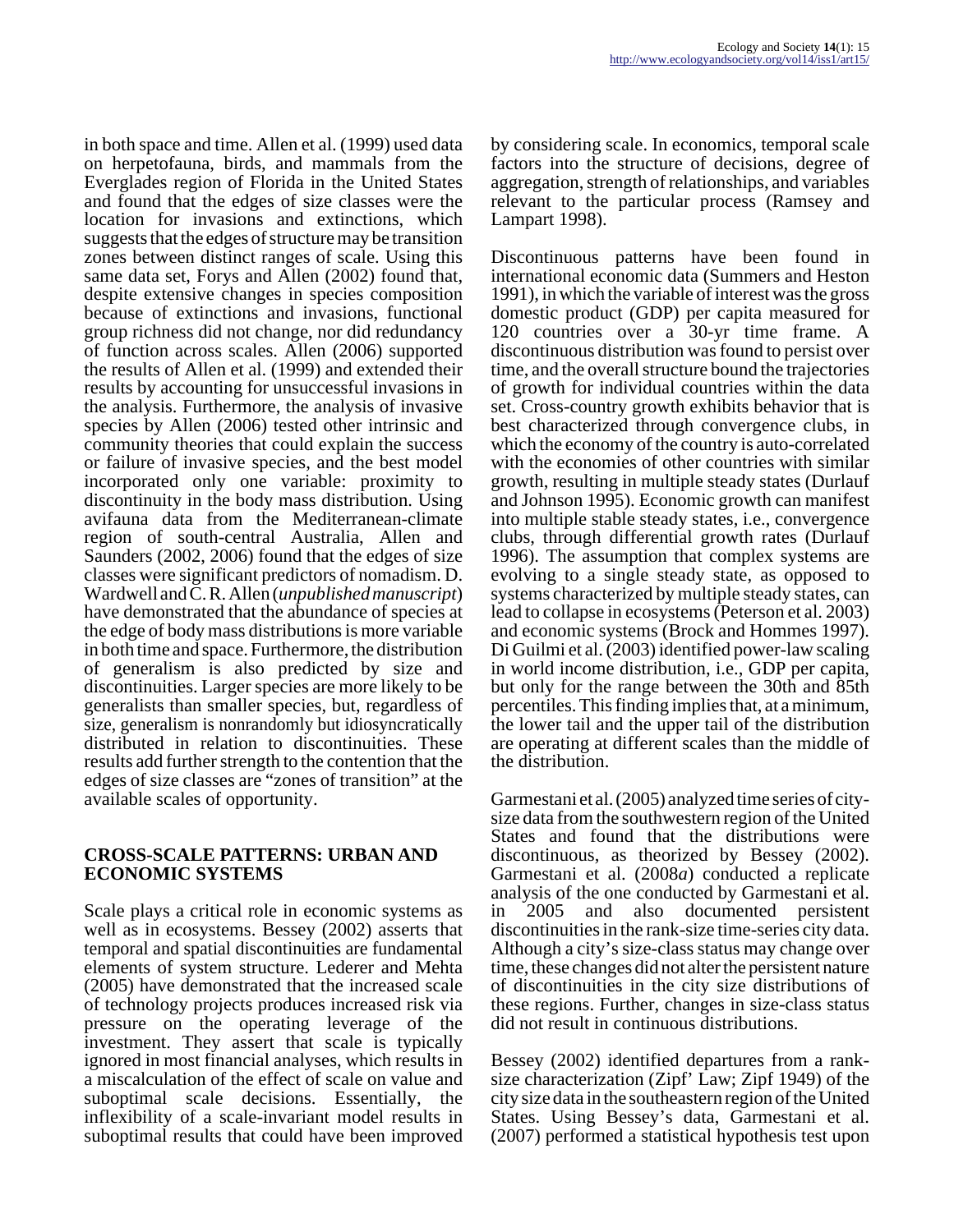rank-size city data from the southeastern region of the United States under the assumptions of Gibrat's Law (Gibrat 1957). Zipf's Law manifests when all central places in an urban hierarchy have sizeinvariant growth rates. Thus, if Gibrat's Law is not satisified, Zipf's Law cannot be satisfied. Garmestani et al. (2007) found that growth rates differed by city size, in contrast to the distribution expected if Gibrat's Law held for this data set. On a regional level, the results indicated that city growth was not driven by small, random growth forces. Rather, growth was correlated with size, with smaller cities exhibiting higher growth rates and larger cities exhibiting lower growth rates (Garmestani et al. 2007). The results reported in Garmestani et al. (2007) indicated that discrete size classes in city size distributions emerged as a result of size-dependent growth at the available scales of opportunity within urban systems.

The results of Garmestani et al. (2008*b*) are remarkably similar to those of Crawley and Harral (2001). In an analysis of species richness and spatial scale, Crawley and Harral (2001) found different scaling relationships at different scales. They characterized different slopes in the species-area relationships at different scales as evidence of scaledependent processes. Garmestani et al. (2008*b*) tested the overall city size distributions for the southeastern and southwestern United States (1990), as well as the individual size classes previously identified in Garmestani et al. (2008*a*) for power-law behavior. Power laws provided fits for overall city size distribution in the southeastern and southwestern regions of the United States. However, overall city size distribution in the southeastern region of the United States exhibited a departure from power-law behavior in the upper tail. In addition, the cities in the southeastern region self-organized into three discrete size classes, and the southwestern region was self-organized into six size classes, each of which is also well described by power laws with differing slopes and intercepts. In the southeastern region of the United States, there was greater variability in the sizes of small cities when compared to the size class for large cities. With respect to the different power-law fits for the individual size classes, the overall power law for the distribution did not capture evidence of the processes affecting city size at a finer scale of analysis, i.e., the individual size classes. Different power-law fits for individual size classes support the proposition that different processes, e.g., growth rates, act upon cities at different scales. Garmestani

et al. (2008*b*) interpreted the differences in the power-law fits in the city size distributions as the manifestation of variable growth dynamics dependent upon city size. Complex systems can manifest multiple stable states (Gunderson et al. 2002), and size classes are evidence of multiple stable states within a system, whereas the powerlaw fits for each size class are indicative of the discrete ranges of scale at which cities are governed by similar processes.

Garmestani et al. (2006) examined company size distributions for manufacturing firms in the state of South Carolina, USA. They conducted discontinuity analysis within the context of resilience and demonstrated that firms were clustered in size classes within industrial sectors. Resilience is the ability of a system to withstand shocks and remain within a basin of attraction (Holling 1973). The functional richness within a size class is an aspect of resilience (Allen et al. 2005). In characterizing the resilience of a system, Garmestani et al. (2006) followed the cross-scale resilience model of Peterson et al. (1998). The model proposed that the determination of discontinuities and the quantification of the function of firms within and across size classes provided a measure of the resilience of a system (Allen et al. 2005). Garmestani et al. (2006) characterized the cross-scale resilience model proposed by Peterson et al. (1998) combined with the coefficient of variation of the employment trend for the data as a plausible measure of resilience within an industrial sector. The results indicated that manufacturing industries with greater functional richness spread across size classes suffered less volatility in employment. The ability of small and large firms to adapt to variability in their "environment" without adding or shedding members suggested that economic resilience was enhanced when firms of different sizes emerged or were encouraged to emerge within industries.

# **DISCUSSION**

Within complex systems, patterns measured at small scales do not necessarily hold at larger scales, while processes dominating at small scales do not necessarily prevail at large scales (Schneider 2001). Sandpile models have been used to capture evidence of the adaptive cycle in complex systems (Bak 1996), but, unlike physical systems, complex living systems transform, invent new forms, and endogenously control potential as it accumulates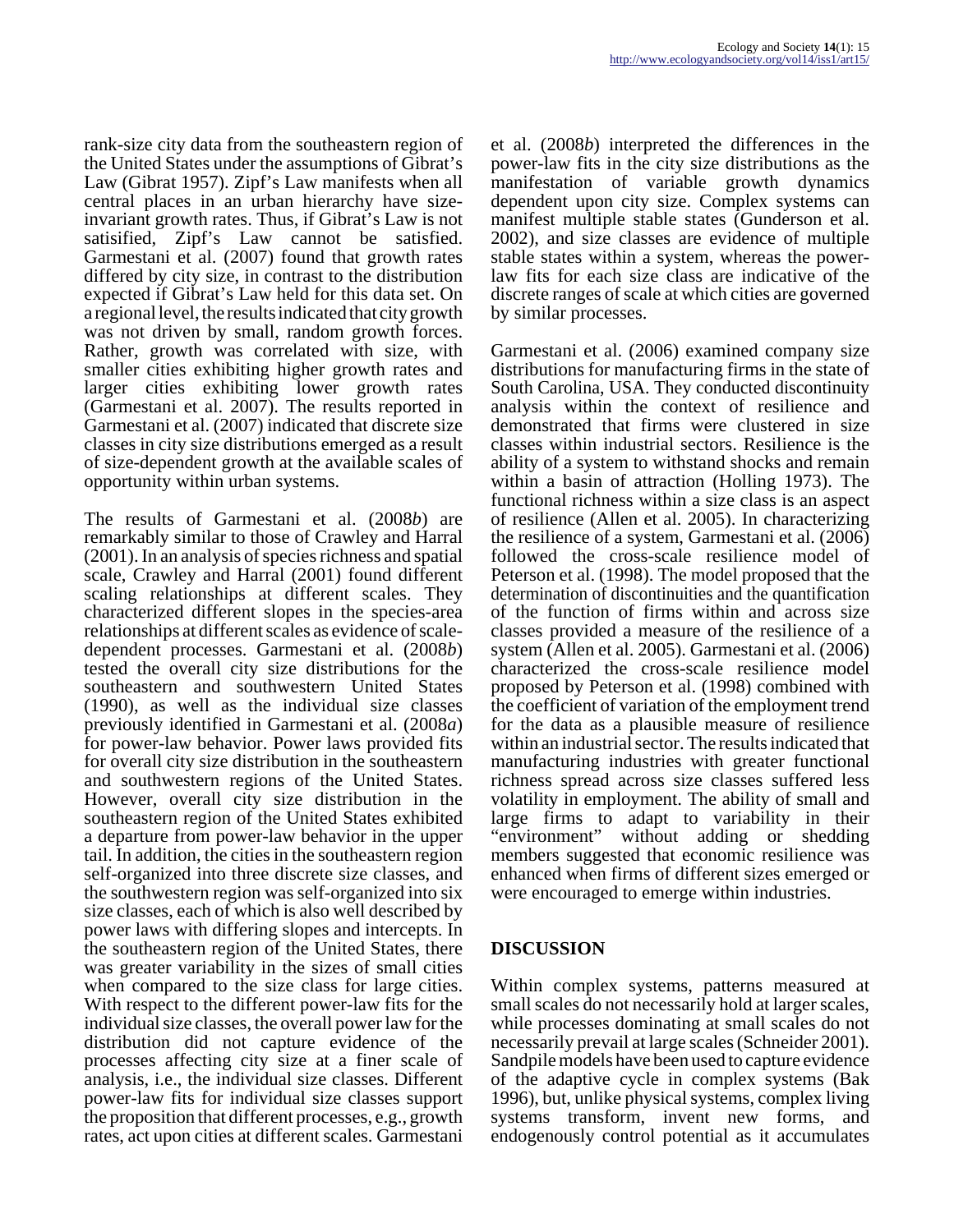(Holling and Gunderson 2001). Physical systems such as sandpiles do not have the capacity to evolve; living systems do (Holling and Gunderson 2001). Although systems such as ecosystems, economic systems, and urban systems are complex systems, the processes driving patterns in these systems are not the same (Adger 2000). For example, city growth rates have no effect on structuring processes in ecosystems but appear to be critical to urban systems.

Understanding regime shifts and what drives them has become critical to gaining insights on system resilience. To date, analysis of complex systems has been focused on regime shifts and multiple regimes at the system level. We have reviewed the research on discontinuities between adaptive cycles, the detection of those discontinuities, and the subsequent patterns or panarchy in complex systems. Panarchy is theory, whereas discontinuity analysis allows us to reveal the panarchy and interpret the pattern. The weight of the evidence from discontinuity research indicates that the same system behaviors operate at a finer scale. In essence, complex systems exhibit multiple dynamic regimes within systems in addition to the observed behavior at larger scales, and the discrete size classes observed in the rank-size function of variables in complex systems are evidence of these multiple dynamic regimes within systems. These size classes then are "scales of opportunity" at which the selforganization of system dynamics allows for existence. Within the context of resilience (Holling 1973), complex systems are more resilient when the threshold between a given dynamic regime and an alternate regime is higher (Ives and Carpenter 2007). To the best of our knowledge, discontinuity analysis provides the only established method to detect scales of structure in complex systems (Stow et al. 2007).

# **CONCLUSION**

In this paper, we have reviewed and synthesized the research focused on discontinuities in ecological systems and similar patterns in urban and social systems. These systems reflect the presence of adaptive cycles across the scales of a panarchy. Panarchy is a theoretical construct, and, because processes, structure, and variables appear to operate at discrete ranges of scale, discontinuity analysis allows us to detect scale-specific patterns in complex systems. Unlike the top-down control

envisioned in traditional hierarchies, the connectivity between the adaptive cycles in a panarchy can be from levels above or below. The levels in a panarchy are not static states, but rather adaptive cycles that are interconnected to other adaptive cycles in the panarchy. Each cycle operates over a discrete range of scale in both time and space and is connected to adjacent levels. A system's resilience depends on the interactions between structure and dynamics at multiple scales. Although there has been a significant amount of research conducted on the subject of resilience, this paper provides the link to empirical evidence from ecological, urban, and economic systems that helps explain how resilience is generated in complex systems.

*Responses to this article can be read online at: [http://www](http://www.ecologyandsociety.org/vol14/iss1/art15/responses/).ecologyandsociety.org/vol14/iss1/art15/ responses/*

#### **Acknowledgments:**

*Support was provided by the James S. McDonnell Foundation 21st Century Research Award/Studying Socio-ecological Systems. The Nebraska Cooperative Fish and Wildlife Research Unit is jointly supported by a cooperative agreement between the U.S. Geological Survey, the Nebraska Game and Parks Commission, the University of Nebraska-Lincoln, the U.S. Fish and Wildlife Service, and the Wildlife Management Institute. This manuscript was improved by comments from H. Cabezas, D.E. Campbell, and M.E. Hopton.* 

# **LITERATURE CITED**

**Adger, W. N.** 2000. Social and ecological resilience: Are they related? *Progress in Human Geography* **24**:347-364.

**Allen, C. R.** 2006. Predictors of introduction success in the south Florida avifauna. *Biological Invasions* **8**:491-500.

**Allen, C. R., L. Gunderson, and A. R. Johnson.** 2005. The use of discontinuities and functional groups to assess relative resilience in complex systems. *Ecosystems* **8**:958-966.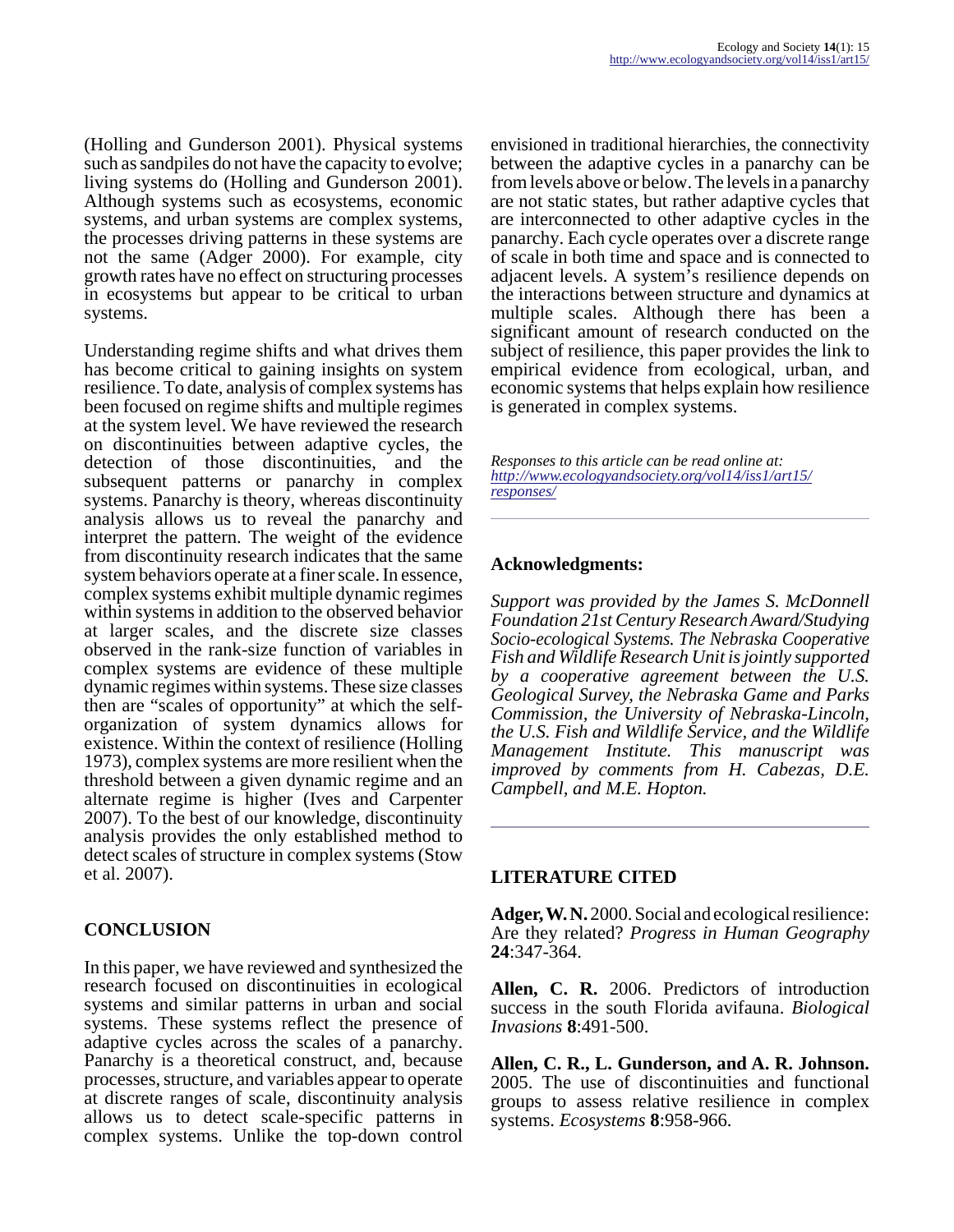**Allen, C. R., E. A. Forys, and C. S. Holling.** 1999. Body mass patterns predict invasions and extinctions in transforming landscapes. *Ecosystems* **2**:114-121.

**Allen, C. R., and D. A. Saunders.** 2002. Variability between scales: predictors of nomadism in birds of an Australian Mediterranean-climate ecosystem. *Ecosystems* **5**:348-359.

**Allen, C. R., and D. A. Saunders.** 2006. Multimodel inference and the understanding of complexity, discontinuity and nomadism. *Ecosystems* **9**:694-699.

**Bak, P.** 1996. *How nature works: the science of selforganized criticality.* Copernicus Press, New York, New York, USA.

**Bak, P., C. Tang, and K. Wiesenfeld.** 1988. Selforganized criticality. *Physical Review A* **38**:364-374.

**Bessey, K. M.** 2002. Structure and dynamics in an urban landscape: toward a multiscale view. *Ecosystems* **5**:360-375.

**Bonabeau, E.** 1998. Social insect colonies as complex adaptive systems. *Ecosystems* **1**:437-443.

**Brock, W. A., and C. A. Hommes.** 1997. A rational route to randomness. *Econometrica* **65**:1059-1095.

**Crawley, M. J., and J. E. Harral.** 2001. Scale dependence in plant biodiversity. *Science* **291**:864-868.

**Crutchfield, J. P.** 1994. The calculi of emergence: computation, dynamics, and induction. *Physica D* **75**:11-54.

**Cumming, G. S., and T. D. Havlicek.** 2002. Evolution, ecology, and multimodal distributions of body size. *Ecosystems* **5**: 705-711.

**Dendrinos, D. S.** 2002. Stimulus, expectations, desires and response strategies: the building blocks of nonlinear interaction dynamics. *Discrete Dynamics in Nature and Society* **7**:133-149.

**Dendrinos, D. S., and J. B. Rosser.** 1992. Fundamental issues in nonlinear urban population dynamic models: theory and a synthesis. *Annals of Regional Science* **26**:135-145.

**Di Guilmi, C., E. Gaffeo, and M. Gallegati.** 2003. Power law scaling in the world income distribution. *Economics Bulletin* **15**:1-7.

**Diamond, J. M.** 1972. Biogeographic kinetics: estimation of relaxation times for avifaunas of Southwest Pacific Islands. *Proceedings of the National Academy of Sciences* **69**:3199-3203.

**Durlauf, S. N.** 1996. On the convergence and divergence of growth rates. *Economic Journal* **106**:1016-1018.

**Durlauf, S. N., and P. A. Johnson.** 1995. Multiple regimes and cross-country growth behaviour. *Journal of Applied Econometrics* **10**:365-384.

**Fath, B. D., H. Cabezas, and C. W. Pawlwoski.** 2003. Regime changes in ecological systems: an information theory approach. *Journal of Theoretical Biology* **222**:517-530.

**Folke, C., S. R. Carpenter, B. Walker, M. Scheffer, T. Elmqvist, L. Gunderson, and C. S. Holling.** 2004. Regime shifts, resilience and biodiversity in ecosystem management. *Annual Review of Ecology and Systematics* **35**:557-581.

**Forys, E. A., and C. R. Allen.** 2002. Functional group change within and across scales following invasions and extinctions in the Everglades ecosystem. *Ecosystems* **5**:339-347.

**Fu, C., J. Wu, X. Wang, G. Lei, and J. Chen.** 2004. Patterns of diversity, altitudinal range and body size among freshwater fishes in the Yangtze River basin, China. *Global Ecology and Biogeography* **13**: 543-552.

**Garmestani, A. S., C. R. Allen, and K. M. Bessey.** 2005. Time-series analysis of clusters in city size distributions. *Urban Studies* **42**:1507-1515.

**Garmestani, A. S., C. R. Allen, J. D. Mittelstaedt, C. A. Stow, and W. A. Ward.** 2006. Firm size diversity, functional richness and resilience. *Environment and Development Economics* **11**:533-551.

**Garmestani, A. S., C. R. Allen, C. M. Gallagher, and J. D. Mittelstaedt.** 2007. Departures from Gibrat's Law, discontinuities and city size distributions. *Urban Studies* **44**:1997-2007.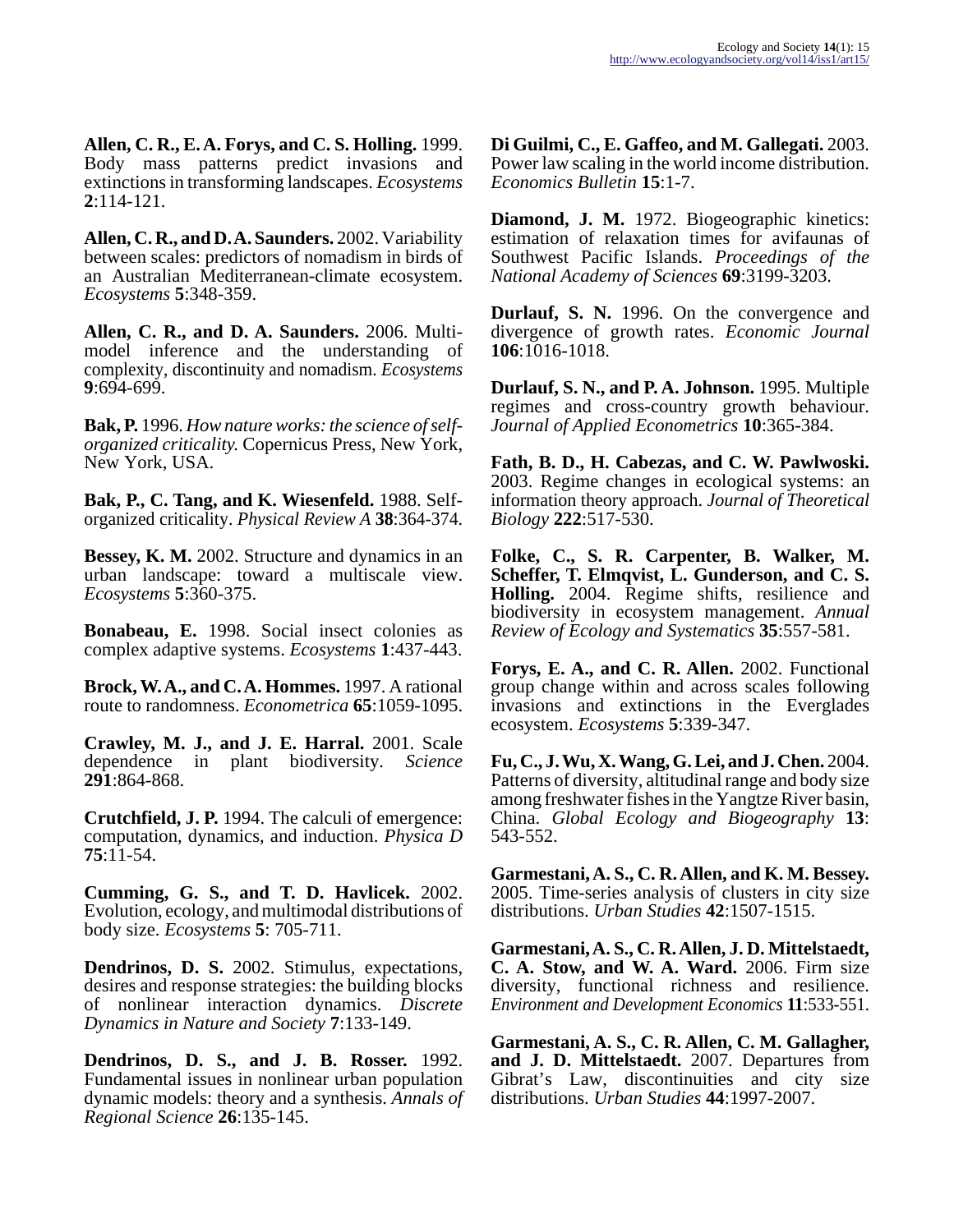**Garmestani, A. S., C. R. Allen, and K. M. Bessey.** 2008*a.* Discontinuities in urban systems: comparison of regional city-size structure in the United States. Pages 136-164 *in* C. R. Allen and C. S. Holling, editors. *Discontinuities in ecosystems and other complex systems.* Columbia University Press, New York, New York, USA.

**Garmestani, A. S., C. R. Allen, and C. M. Gallagher.** 2008*b*. Power laws, discontinuities and regional city size distributions. *Journal of Economic Behavior & Organization* **68**:209-216.

**Gibrat, R.** 1957. On economic inequalities. *International Economic Papers* **7**: 53-70.

**Goldstein, J.** 2002. The singular nature of emergent levels: suggestions for a theory of emergence. *Nonlinear Dynamics, Psychology, and Life Sciences* **6**:293-309.

**Gunderson, L., and C. S. Holling.** 2001. *Panarchy: understanding transformations in systems of humans and nature.* Island Press, Washington, D.C., USA.

**Gunderson, L. H., L. Pritchard, Jr., C. S. Holling, C. Folke, and G. D. Peterson.** 2002. A summary and synthesis of resilience in large-scale systems. Pages 249-261 *in* L. H. Gunderson and L. Pritchard, Jr., editors. *Resilience and the behavior of largescale systems.* Island Press, Washington, D.C., USA.

**Gutierrez, J. L. and O. O. Iribarne.** 2004. Conditional responses of organisms to habitat structure: an example from intertidal mudflats. *Oecologia* **139**: 572-582.

**Hartvigsen, G., A. Kinzig, and G. Peterson.** 1998. Use and analysis of complex adaptive systems in ecosystem science: overview of special section. *Ecosystems* **1**:427-430.

**Havlicek, T., and S. R. Carpenter.** 2001. Pelagic species size distributions in lakes: Are they discontinuous? *Limnology and Oceanography* **46**:1021-1033.

**Holling, C. S.** 1973. Resilience and stability of ecological systems. *Annual Review of Ecology and Systematics* **4**:1-23.

**Holling, C. S.** 1986. The resilience of terrestrial ecosystems: local surprise and global change. Pages 292-317 *in* W. C. Clark and R. E. Munn, editors. *Sustainable development of the biosphere.* Cambridge University Press, Cambridge, UK.

**Holling, C. S.** 1992. Cross-scale morphology, geometry, and dynamics of ecosystems. *Ecological Monographs* **62**:447-502.

**Holling, C. S., and L. H. Gunderson.** 2001. Resilience and adaptive cycles. Pages 63-102 *in* L. H. Gunderson and C. S. Holling, editors. *Panarchy: understanding transformations in systems of humans and nature.* Island Press, Washington, D. C., USA.

**Hutchinson, G. E.** 1959. Homage to Santa Rosalia, or why are there so many kinds of animals? *American Naturalist* **93**:245-249.

**Ives, A. R., and S. R. Carpenter.** 2007. Stability and diversity of ecosystems. *Science* **317**:58-62.

**Kamenir, Y., Z. Dubinsky, and T. Zohary.** 2004. Phytoplankton size structure stability in a mesoeutrophic subtropical lake. *Hydrobiologia* **520**: 89-104.

**Kauffman, S. A.** 1993. *The origins of order: selforganization and selection in evolution.* Oxford University Press, Oxford, UK.

**Kauffman, S. A., and S. Johnsen.** 1991. Coevolution to the edge of chaos: coupled fitness landscapes, poised states, and coevolutionary avalanches. *Journal of Theoretical Biology* **149**:467-505.

**Kolasa, J.** 1989. Ecological systems in hierarchical perspective: breaks in community structure and other consequences. *Ecology* **70**:36-47.

**Lambert, W. D., and C. S. Holling.** 1998. Causes of ecosystem transformation at the end of the Pleistocene: evidence from mammal body-mass distributions. *Ecosystems* **1**:157-175.

**Langton, C. G.** 1990. Computation at the edge of chaos: phase transitions and emergent computation. *Physica D* **42**:12-37.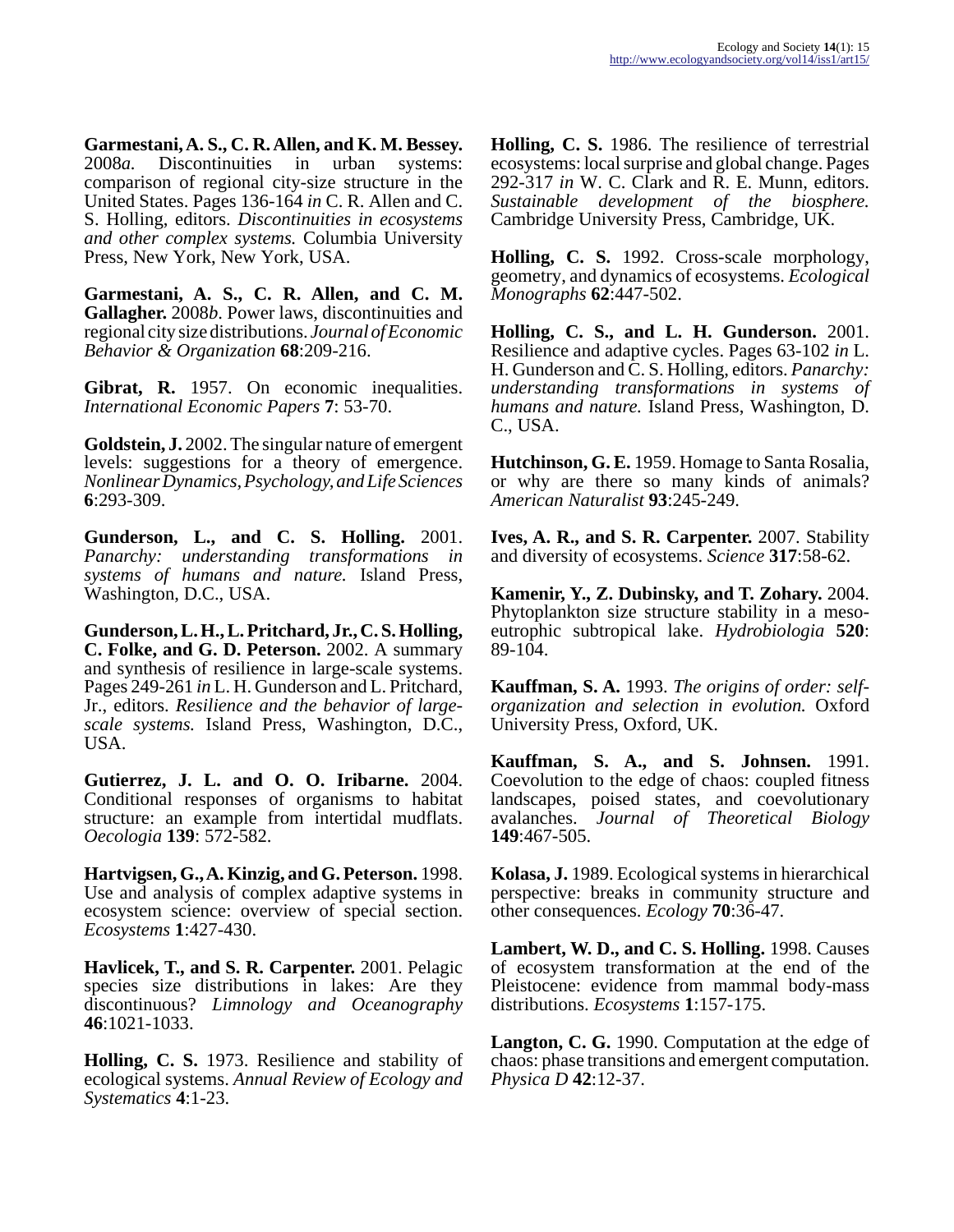**Lederer, P. J., and T. D. Mehta.** 2005. Economic evaluation of scale-dependent technology investments. *Production and Operations Management* **14**:21-34.

**Levin, S. A.** 1992. The problem of pattern and scale in ecology. *Ecology* **73**:1943-1967.

**Levin, S. A.** 1998. Ecosystems and the biosphere as complex adaptive systems. *Ecosystems* **1**:431-436.

**Loreto, V., L. Pietronero, A. Vespignani, and S. Zapperi.** 1995. Renormalization group approach to the critical behavior of the forest-fire model. *Physical Review Letters* **75**:465-468.

**Ludwig, D., B. H. Walker, and C. S. Holling.** 2002. Models and metaphors of sustainability, stability, and resilience. Pages 21-48 *in* L. H. Gunderson and L. Pritchard, Jr., editors. *Resilience and the behavior of large-scale systems.* Island Press, Washington, D.C., USA.

**Oksanen, L., S. D. Fretwell, and O. Orvinen.** 1979. Interspecific aggression and the limiting similarity of close competitors: the problem of size gaps in some community arrays. *American Naturalist* **114**: 117-129.

**Olff, H., and M. E. Ritchie.** 2002. Fragmented nature: consequences for biodiversity. *Landscape and Urban Planning* **58**:83-92.

**Peterson, G. D.** 2002. Contagious disturbance, ecological memory, and the emergence of landscape pattern. *Ecosystems* **5**:329-338.

**Peterson, G. D., C. R. Allen, and C. S. Holling.** 1998. Ecological resilience, biodiversity and scale. *Ecosystems* **1**:6-18.

**Peterson, G. D., S. R. Carpenter, and W. A. Brock.** 2003. Uncertainty and the management of multistate ecosystems: an apparently rational route to collapse. *Ecology* **84**:1403-1411.

**Pittman, S. J., C. A. McAlpine, and K. M. Pittman.** 2004. Linking fish and prawns to their environment: a hierarchical landscape approach. *Marine Ecology Progress Series* **283**: 233-254.

**Raffaelli, D., S. Hall, C. Emes, and B. Manly.** 2000. Constraints on body size distributions: an experimental approach using a small-scale system. *Oecologica* **122**:389-398.

**Ramsey, J., and C. Lampart.** 1998. The decomposition of economic relationships by time scale using wavelets: expenditure and income. *Studies in Nonlinear Dynamics & Econometrics* **3**:23-42.

**Restrepo, C., L. M. Renjifo, and P. Marples.** 1997. Frugivorous birds in fragmented neotropical montane forests: landscape pattern and body mass distribution. Pages 171-189 *in* W. F. Laurance, R. O. Bierregaard, and C. Moritz, editors. *Tropical forest remnants: ecology, management and conservation of fragmented communities.* University of Chicago Press, Chicago, Illinois, USA.

**Robson, B. J., L. A. Barmuta, and P. G. Fairweather.** 2005. Methodological and conceptual issues in the search for a relationship between animal body-size distributions and benthic habitat architecture. *Marine and Freshwater Research* **56**:1-11.

**Rosser, J. B.** 1994. Dynamics of emergent urban hierarchy. *Chaos, Solitons and Fractals* **4**:553-561.

**Rosser, J. B.** 2000. A new perspective on economic discontinuity. *Journal of Management and Economics* **4**:4.

**Rosser, J. B.** 2003. A reconsideration of the role of discontinuity in regional economic models. *Chaos, Solitons and Fractals* **18**:451-462.

**Scheffer, M., and S. R. Carpenter.** 2003. Catastrophic regime shifts in ecosystems: linking theory to observation. *Trends in Ecology and Evolution* **18**:648-656.

**Scheffer, M., S. R. Carpenter, J. A. Foley, C. Folke, and B. Walker.** 2001. Catastrophic shifts in ecosystems. *Nature* **413**:591-596.

**Scheffer, M., and E. H. van Nes.** 2006. Selforganized similarity, the evolutionary emergence of groups of similar species. *Proceedings of the National Academy of Sciences* **103**:6230-6235.

**Schneider, D. C.** 2001. The rise of the concept of scale in ecology. *BioScience* **51**:545-553.

**Schwinghamer, P.** 1981. Characteristic size distributions of integral benthic communities. *Canadian Journal of Fisheries and Aquatic Sciences* **38**:1255-1263.